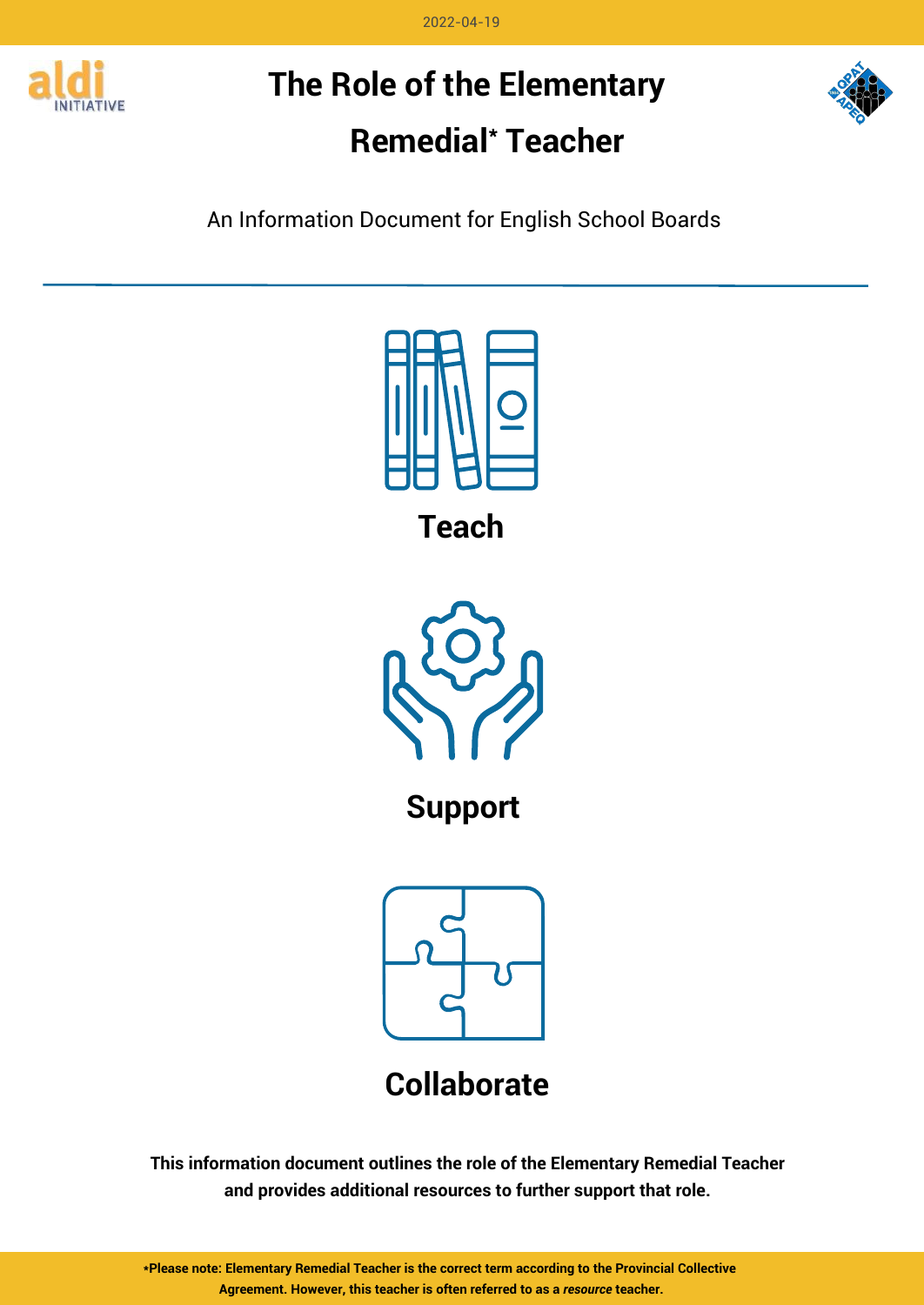



An Information Document for English School Boards



## **Introduction to the document**

This information document outlines the role of the Elementary Remedial Teacher in the English sector. It is the result of various consultations and a collaborative partnership between ALDI and QPAT. The document is divided into three main sections: teach, support, and collaborate. Each section represents a key component of the role.

Remedial support is an important elementary teaching resource provided by English school boards in Québec.<sup>1</sup> Remedial teachers provide learning support for at-risk students and students with handicaps, social maladjustments or learning difficulties, as well as teaching support for teachers in inclusive classrooms.<sup>2</sup> The purpose of this document is to clarify the role of the elementary remedial teacher and to provide additional resources so that students and teachers can fully benefit from this support.

- T. The Education Act
- T. Basic School Regulation
- $\mathcal{L}$ MEQ documents
- The Provincial Collective Agreement

- $\mathcal{L}_{\mathcal{L}}$ To maximize the effectiveness of resource as a learning support service for students.
- T. As part of a presentation to clarify the role of the remedial teacher.
- T. As a conversation starter to help define collaborative teaching roles.
- T. To complement school board resources aimed at supporting the student with special needs.
- T. To guide new teachers or teachers new to the role.
- As a part of a school board handbook or policy pertaining to students with special needs.

For further information or support: <https://blogs.learnquebec.ca/aldi/contact-us/> [info@qpat-apeq.qc.ca](mailto:%3Cinfo@qpat-apeq.qc.ca) 1 Appendix XXIX of the 2020-2023 Provincial Collective Agreement

The creation of this document is grounded in resources that govern our education system, notably:

For efficient access, all referenced documents and their web links have been included in the References and Additional Resources section. Various terms have been marked with an asterisk (\*) and defined in the Glossary. This has been done to support a common understanding of the terms used.

Examples of how this document may be used include:

2 Provincial Collective Agreement 2020-2023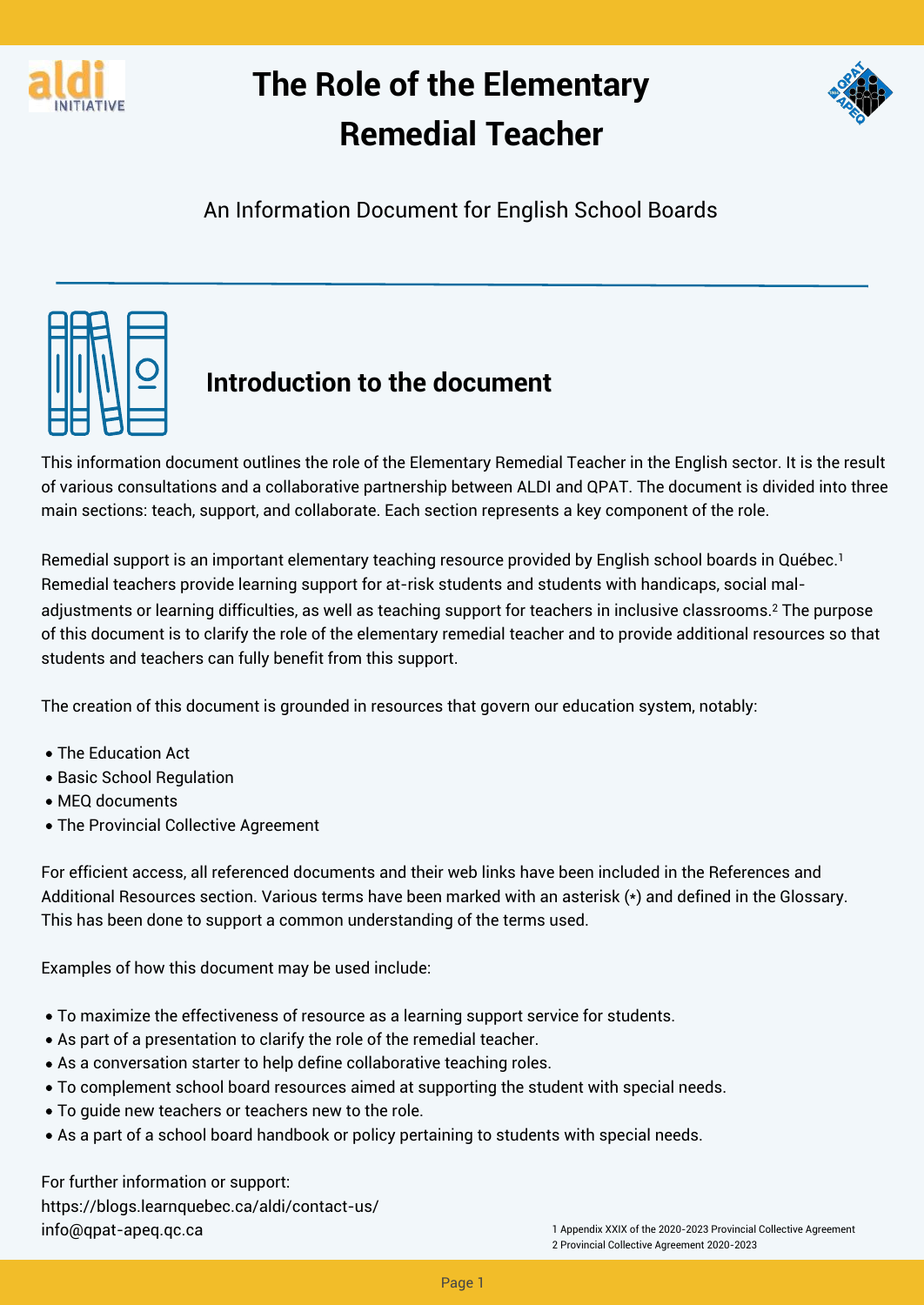



An Information Document for English School Boards



## **To teach students with various learning needs**

Use instructional models that have been proven to be effective with at-risk students and students with special learning needs.

- $\overline{\phantom{a}}$ Explicit Instruction
- $\mathcal{L}$  $\overline{a}$ • Strategic Teaching
- $\mathcal{L}_{\mathcal{L}}$ Reciprocal Teaching
- Peer-Assisted Learning Strategies<sup>1</sup>

**Plan,** in collaboration with classroom teachers**,** to instruct using various resource models that are appropriate for diverse learning needs<sup>5</sup>



#### **Using methods for early intervention and prevention**

The remedial teacher can:



**Recognize** manifestations of possible learning difficulties that may become evident during reading, writing and/or mathematics.<sup>4</sup>



#### **Using specific research-based interventions**

The remedial teacher can:



**Implement** remedial interventions for students with learning difficulties.<sup>6</sup>

**Remain current** in the area of special education and share evidence based practices with classroom teachers.<sup>7</sup>

1 QPAT Referential: Special Needs Guide for Teachers in the English Sector 2 MEQ Preschool Cycle Program 2021 3 Letter of Agreement of 2011, renewed in 2016 4 QPAT Referential: Special Needs Guide for Teachers in the English Sector 5 Sir Wilfrid Laurier School Board Special Needs Policy (established in collaboration with Laurier Teachers Union) 6 QPAT Referential: Special Needs Guide for Teachers in the English Sector 7 SWLSB Special Needs Policy (established in collaboration with LTU)

**Effective early interventions for Preschool and Grade 1:**

- Universal and targeted prevention
- prevention 3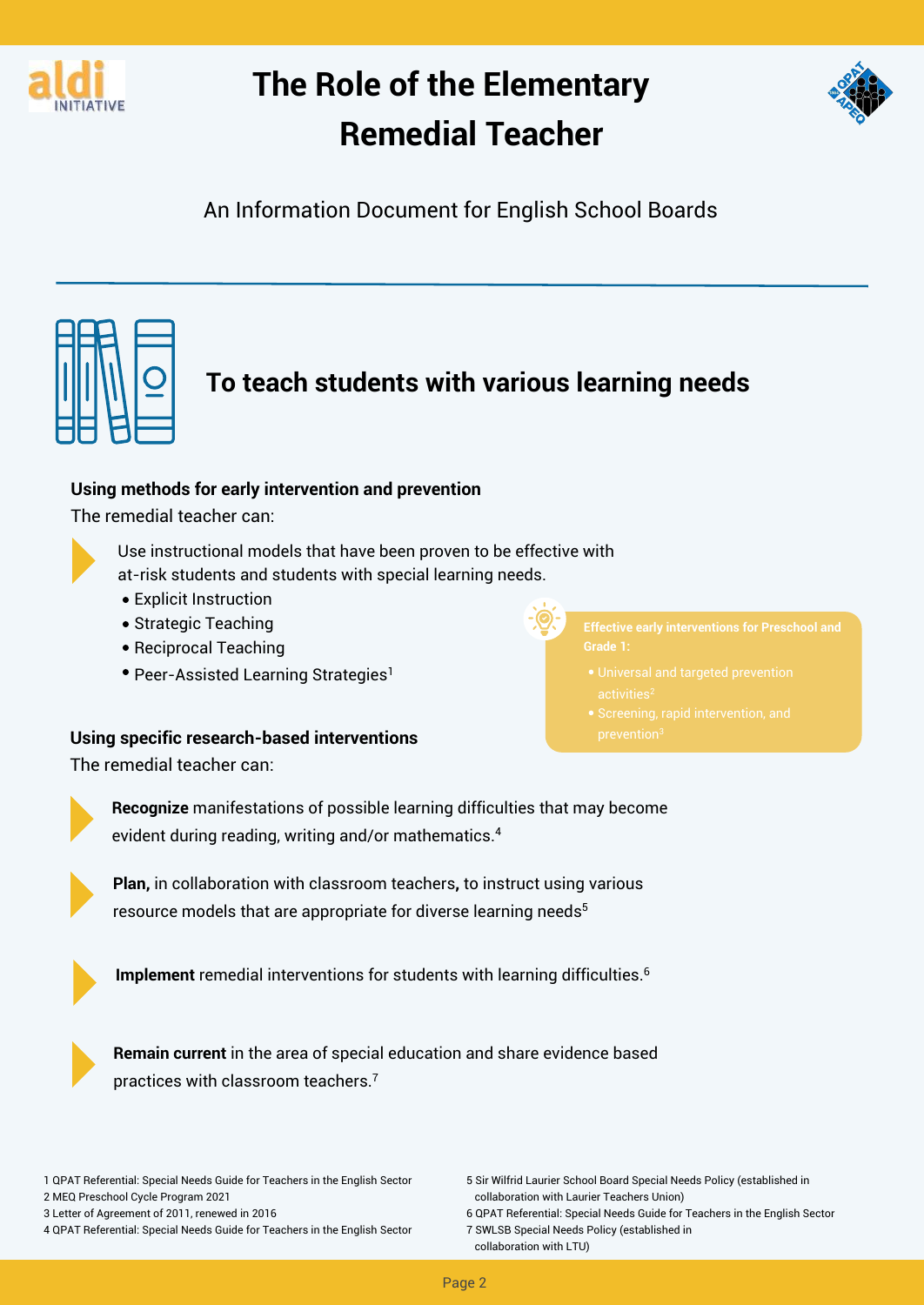



An Information Document for English School Boards



## **To teach students with various learning needs**

Provide pertinent information on student progress to the classroom teacher.



Provide feedback on progress according to the Individualized Education Plan (IEP) goals that are being worked on with students they are supporting.<sup>10</sup>

- ...<br>... In-class resource model
- $\mathcal{L}_{\mathcal{L}}$ Co-teaching
- $\mathcal{L}_{\mathcal{L}}$ Reading and writing goal setting conferences



 $\overline{\phantom{a}}$ Pull-out resource model

- $\mathcal{L}_{\mathcal{L}}$ • Small group support
- $\mathcal{L}_{\mathcal{L}}$ Guided reading/guided writing activities
- Guided reading/guided writing learning activities
- $\mathcal{L}$  $\mathcal{L}_{\mathcal{L}}$ Centres/learning stations
- Etc.

Assess certain skills to identify student progress or possible gaps in learning for students they are supporting.

- $\mathcal{L}_{\mathcal{L}}$ Reinforcement activities (extra practice)
- One-on-one student support (in certain learning situations)

 $Etc.<sup>11</sup>$ 

Identify reading, writing and math processes or concepts that require work (intervention) for students they are supporting.<sup>9</sup>



#### **Contributing to evaluation of learning and monitoring student progress**

The remedial teacher can:



**Subject or regular classroom teachers are responsible for evaluation of learning and the entering of marks on the report card.<sup>8</sup> The remedial teacher plays a role in identifying student abilities and needs.**

#### **Using various models for inclusion**

The remedial teacher can teach through:



**The pull-out resource model should reflect learning goals that are occurring in the classroom.**

8 2020-2023 Provincial Collective Agreement s. 8-2.01 (h) 9 SWLSB Remedial Guidelines (established in collaboration with LTU)

10 QPAT Referential: Special Needs Guide for Teachers in the English Sector 11 SWLSB Remedial Guidelines (established in collaboration with LTU)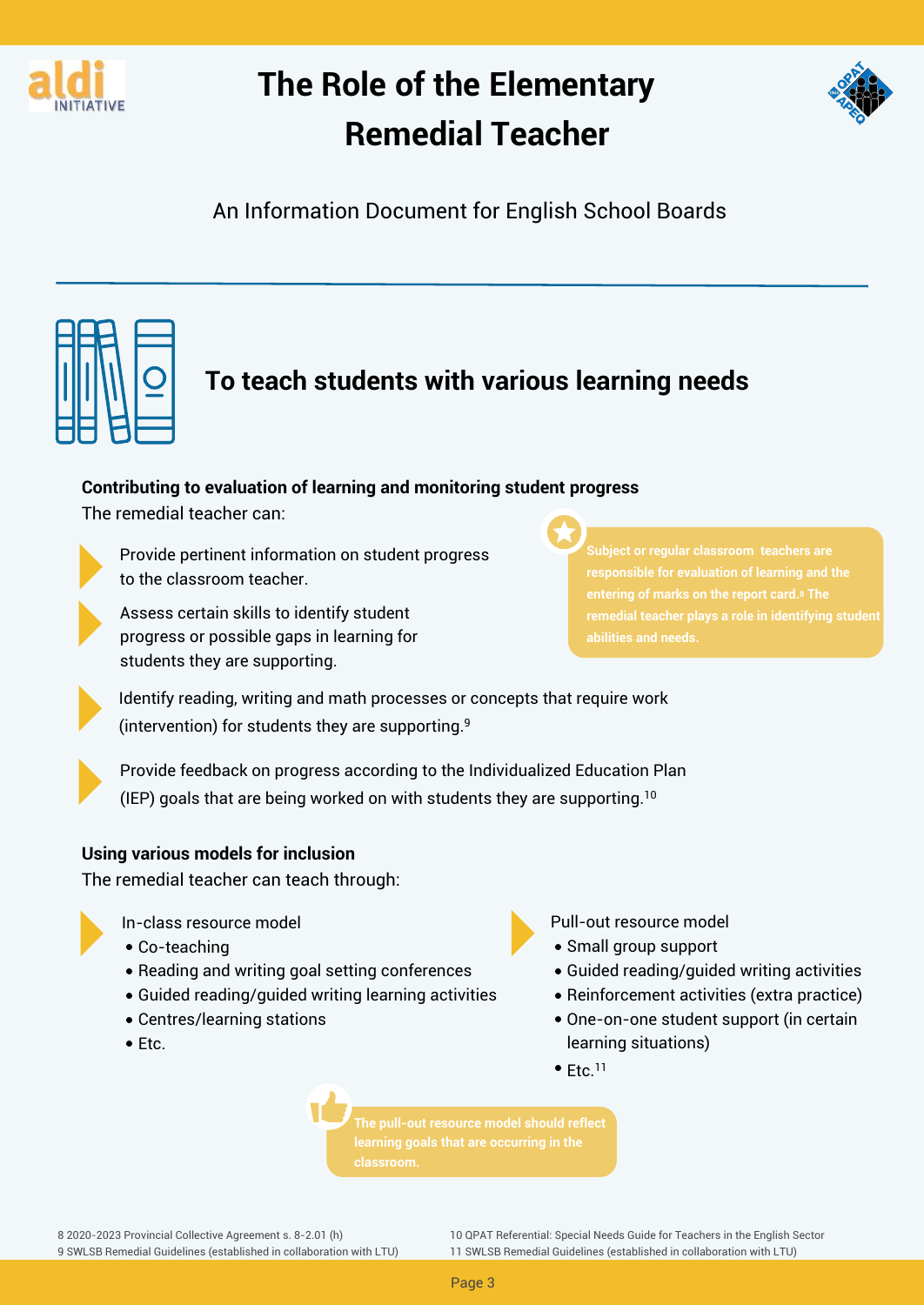



An Information Document for English School Boards



## **To support students and teachers within the inclusive classroom setting**

#### **Who does the Remedial Teacher support?**

The remedial teacher can:

11 Provide support to teachers through:



- T. Students with handicaps
- $\mathcal{L}$ Students with social maladjustments
- T. Students with learning difficulties
- Students deemed to be at-risk<sup>12</sup>
- $\mathcal{L}$ • In-class resource model
- T. Identifying gaps in student learning
- $\mathcal{L}_{\mathcal{A}}$ Feedback on student progress
- Feedback/input on student IEP goals
- $\overline{a}$ Differentiation or suggesting strategies based on student learning profile (this may include assistive technology)



- Ξ, The remedial teacher can support:
- Physical and motor development
- $\mathcal{L}_{\mathcal{A}}$  $\mathcal{L}$ Social and emotional development
- Cognitive and language development<sup>15</sup>
- T. Development of executive functions
- Elementary students experiencing difficulties in reading, writing, and math through

**It is not necessary for students to undergo a diagnostic evaluation in order to access support services.<sup>14</sup>**

#### **How does the Remedial Teacher support students?**

The remedial teacher can:



- $\overline{\phantom{a}}$ Support learning for students in an inclusive setting by:
- $\mathcal{L}$ Providing remedial measures to reduce curricular gaps.
- T. Offering choices to students through pedagogical flexibility.
- Supporting students on an adapted or modified level of learning.  $^{13}$

the implementation of appropriate remedial interventions.<sup>16</sup>

**What does the Remedial Teacher support?**

Starting in preschool for four and five year-olds:

12 See MEQ Organization of Educational Services for description of designations and 14 Non-category Approach as explained in QPAT Referential Appendix XXIX of the 2020-2023 Provincial Collective Agreement 13 SWLSB Remedial Guidelines (established in collaboration with LTU)

15 Global development MEQ Preschool Cycle Program 2021 16 QPAT Referential: Special Needs Guide for Teachers in the English Sector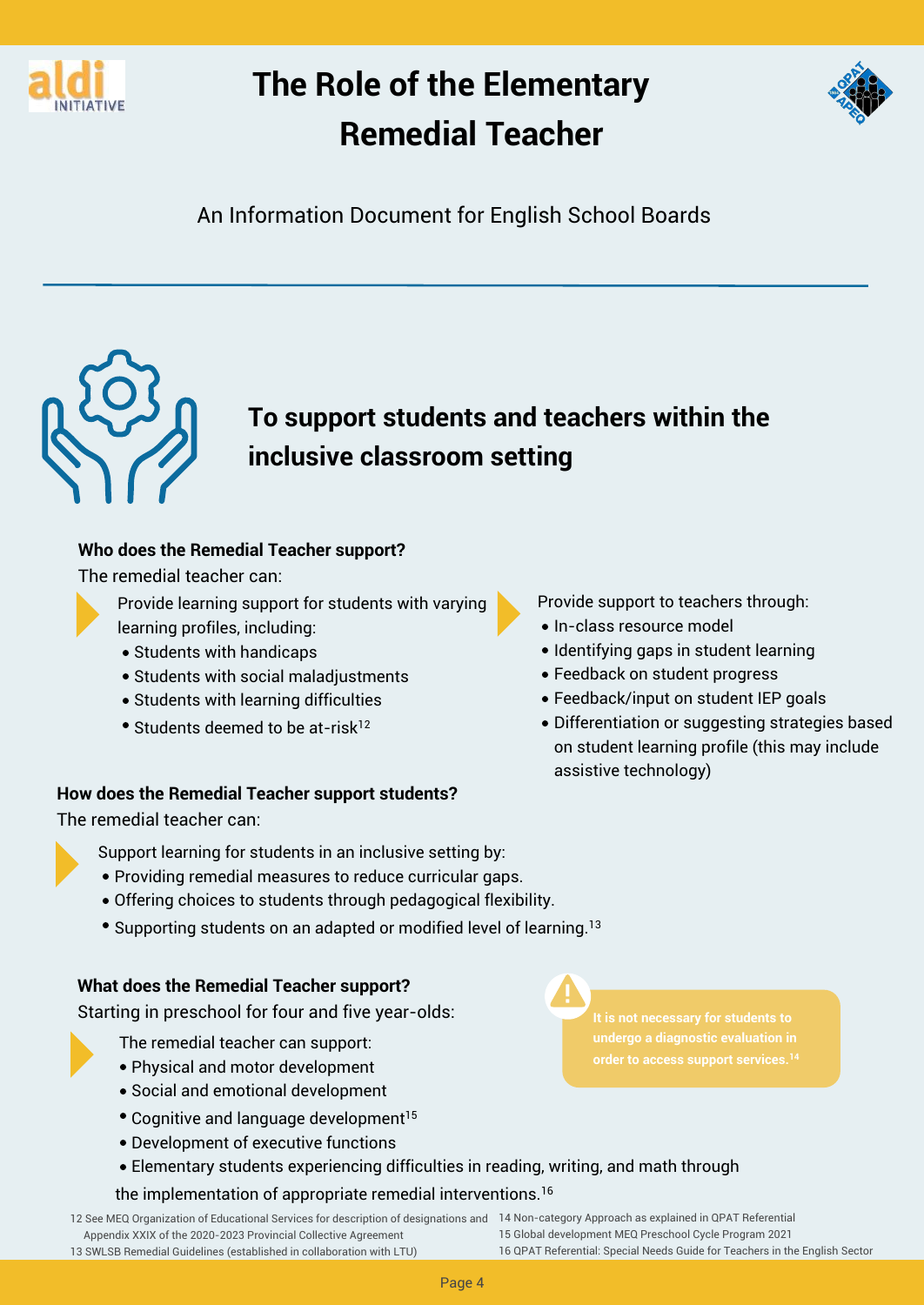



An Information Document for English School Boards



### **To collaborate with the school team\***

#### **Assisting with differentiation**

In collaboration with the classroom teacher, the remedial teacher can:



- T. Pedagogical flexibility (flexible learning options available for all students)
- T. Adaptations of curriculum (adaptations for some students)
- Modifications of instructional level (modifications for few students) $^{17}$

- classroom teacher and non-teaching professionals, the remedial teacher can assist the principal in the development of the IEP.<sup>20</sup> After consulting the confidential file and/or a non-teaching professional, the school team, working with students who require an IEP, must work together with parents and students (when possible) to make the necessary recommendations to ensure the plan is clear and that interventions are effective.<sup>21</sup> The remedial teacher can assist by
- suggesting learning objectives, learning strategies, teaching strategies, and evaluation instruments.<sup>22</sup>

**Differentiation is not rigid. Not all areas (content, structure/environment, production) need to be differentiated all the time or at the same time.<sup>18</sup>Teacher professional autonomy and judgement guide the method of instruction.<sup>19</sup>**

17 MEQ differentiation document 18 MEQ differentiation document 19 Quebec Education Act s. 19

The school principal is responsible for overseeing the IEP process and, along with the

20 Quebec Education Act s. 96.14

21 QPAT Referential: Special Needs Guide for Teachers in the English Sector 22 SWLSB Remedial Guidelines (established in collaboration with LTU)

#### **Assisting with the development of IEPs**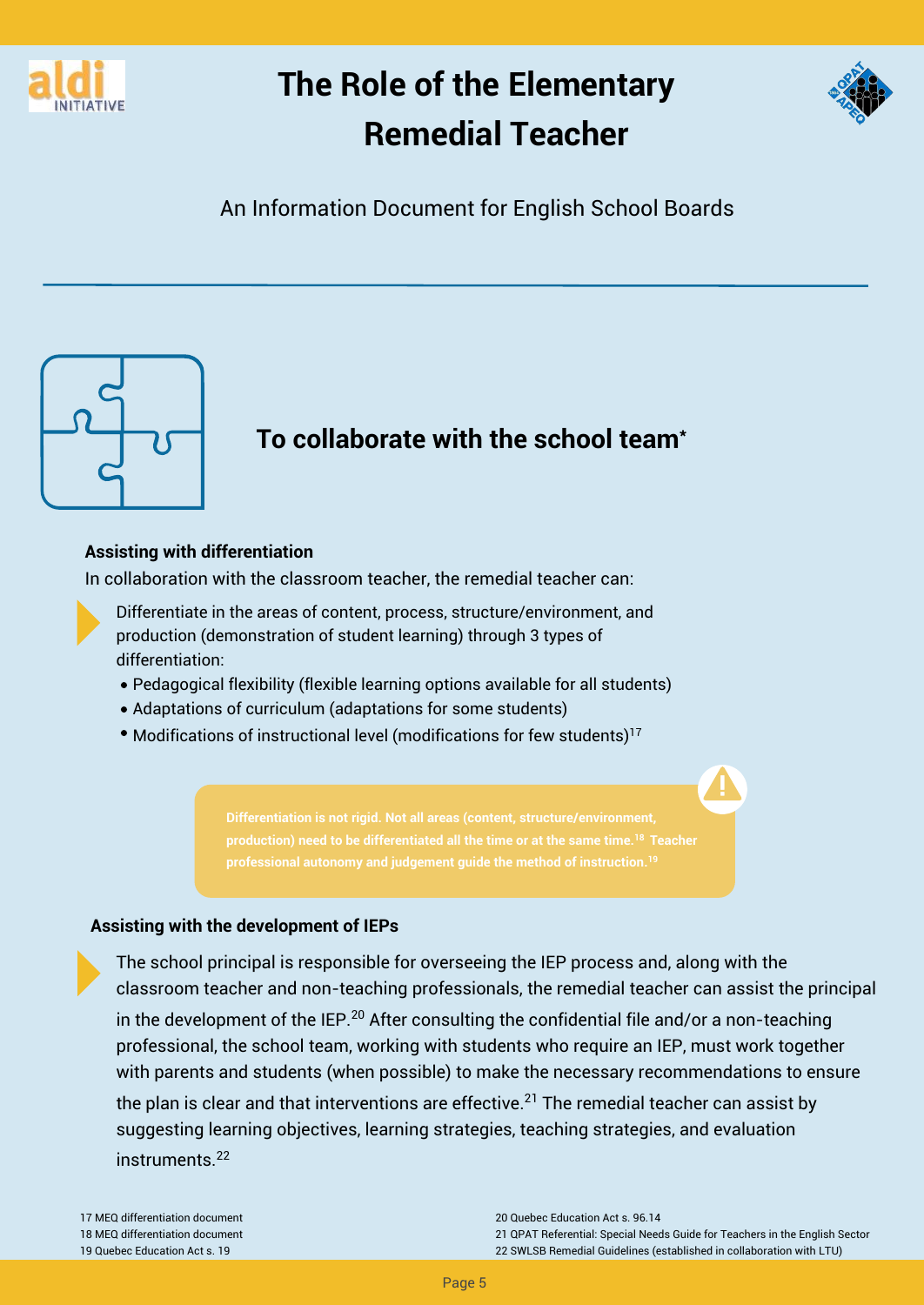



An Information Document for English School Boards



### **To collaborate with the school team\***

#### **Assisting with various meetings**

The remedial teacher acts as a liaison<sup>23</sup> with the school team and can:

- $\overline{\phantom{a}}$ T. Parent teacher interviews
- $\mathbb{R}^2$ Articulation/transition meetings\*
- $\mathbb{R}^2$ Ad hoc committee\* meetings/Case conferences
- T. • IEP meetings
- $\mathcal{L}_{\mathcal{A}}$ Meetings/cycle meetings with teachers
- Resource plan meetings

Participate in:

23 SWLSB Special Needs Policy (established in collaboration with LTU) 24 SWLSB Remedial Guidelines (established in collaboration with LTU) 25 2020-2023 Provincial Collective Agreement s. 4-1.02 (d) 26 SWLSB Remedial Guidelines (established in collaboration with LTU)

**The orientation of resource as a service is a decision made through the school-level participating body of teachers<sup>25</sup> (Teacher Council). Resource plan discussions should start in the spring to be ready at the beginning of the school year.<sup>26</sup>**

**Collaboration with the school team can occur on pedagogical days, common teacher preparation times, or through special funding for IEP**



Page 6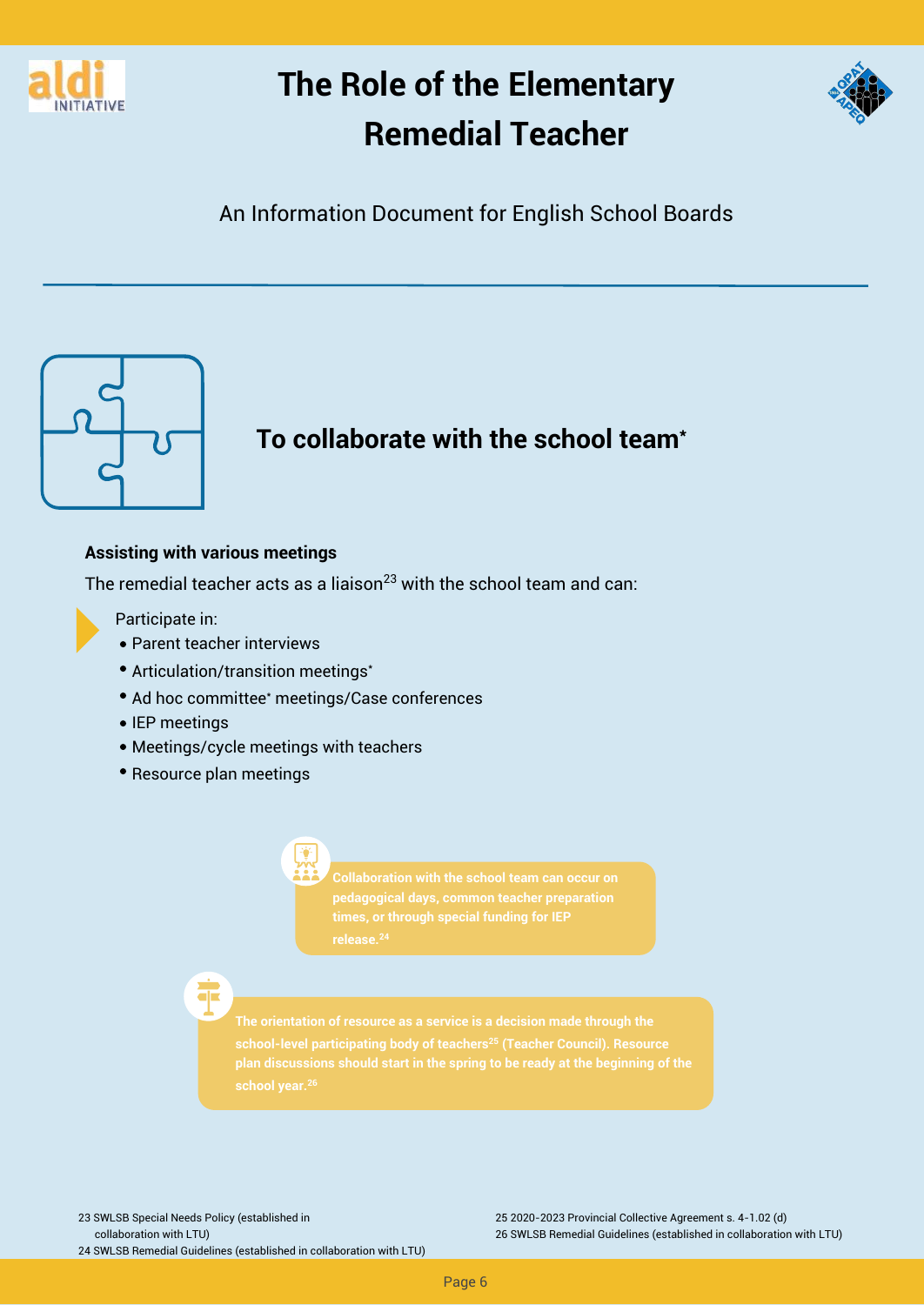



An Information Document for English School Boards

### **Glossary**

#### **\*School team**:

At the elementary level, resource is a learning support service for students and is usually provided by a qualified *remedial* teacher. At this level and in many school boards, a remedial teacher is often referred to as a *resource teacher*. Remedial teachers are a category of teachers and are identified in the Provincial Collective Agreement<sup>27</sup> as:

This refers to teachers (including remedial and specialists), school principals, non-teaching professionals (occupational therapists, psychologists, speech-language pathologists), aides/attendants, special education technicians.

#### **\*Remedial teachers**:

The ad hoc committee is made up of a representative of the school administration, the teacher or teachers concerned and, when needed, a non-teaching professional.<sup>28</sup> The ad hoc committee's mandate pertains to

*Special Education - This category includes teachers who teach groups composed mostly or equally of students with handicaps, social maladjustments or learning difficulties. It may be divided into subcategories such as elementary education, secondary education as well as educational services to students who are hearing or visually impaired.*

#### *Notwithstanding the foregoing,*

*a) remedial teachers (support for learning) fall under this category, regardless of the number of students or the composition of a group of students (at-risk students or others)*.

#### **\*Ad hoc committee**

the IEP process as outlined in s. 8-9.08 of the Provincial Collective Agreement.

#### **\*Articulation/transition**

The period of time during which student transition, from elementary to secondary school for example, is

planned and support measures are implemented.<sup>29</sup>

27 As described and allotted to each school board in Appendix XXIX of the 2020-2023 Provincial Collective Agreement 28 2020-2023 Provincial Collective Agreement s. 8-9.08 29 MEQ Transition from Elementary to Secondary School guide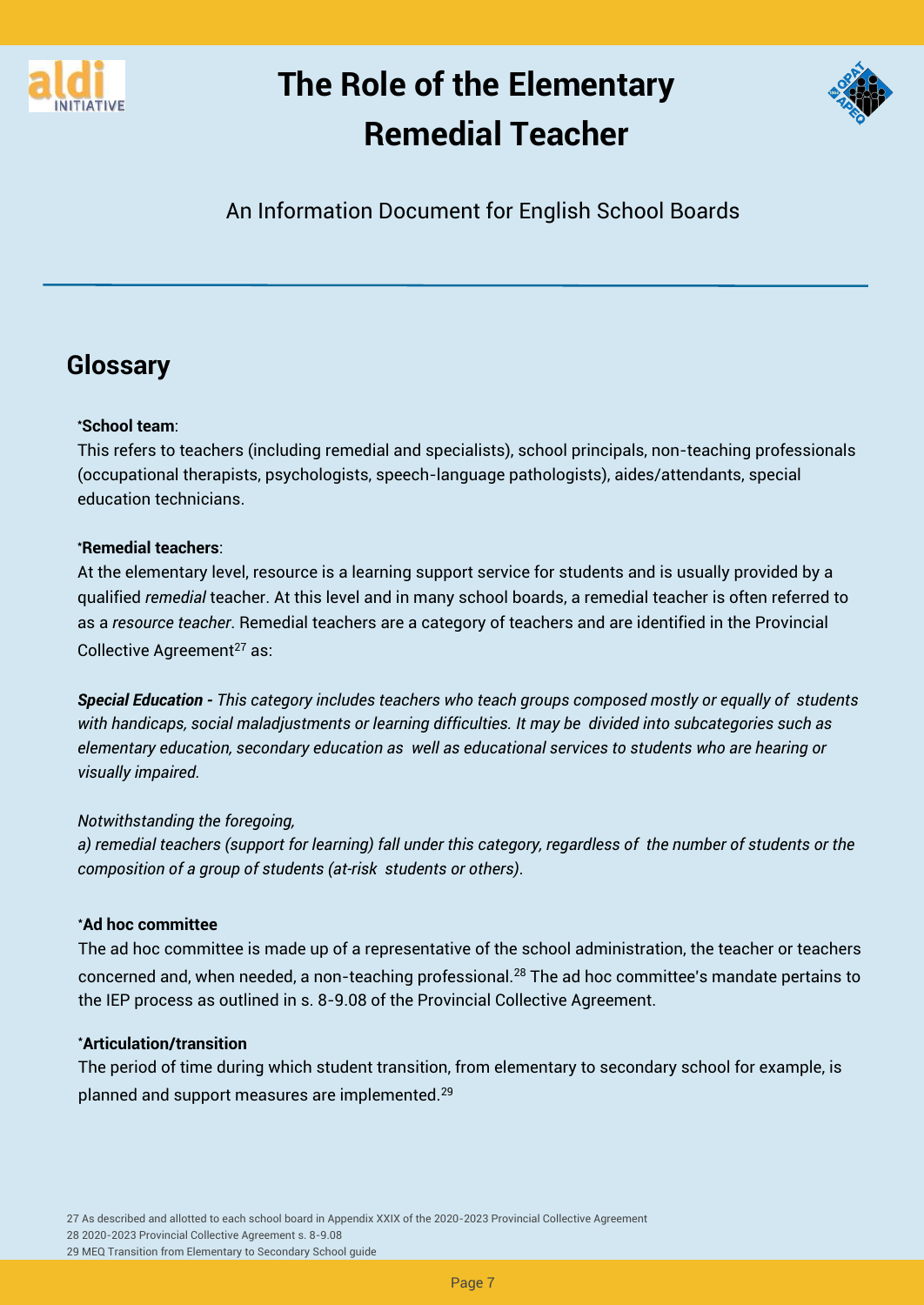



An Information Document for English School Boards

### **References and additional resources**

Management Negotiating Committee for English-language School Boards (CPNCA). (2021, November 17). Collective Agreement 2020-2023. [https://cpn.gouv.qc.ca/cpnca/en/negociations/collective-](https://cpn.gouv.qc.ca/cpnca/en/negociations/collective-agreements/personnel-enseignant/) agreements/personnel-enseignant/

Ministère de l'Éducation. (2021). Quebec Education Program: Preschool Cycle Program. [http://www.education.gouv.qc.ca/fileadmin/site\\_web/documents/education/je](http://www.education.gouv.qc.ca/fileadmin/site_web/documents/education/jeunes/pfeq/Programme-cycle-prescolaire-AN.pdf)unes/pfeq/Programme-cycle-prescolaire-AN.pdf

Ministère de l'Éducation. (2021). Differentiated Instruction: Helping all students achieve edcuatonal success/Différenciation pédagogique : Soutenir tous les élèves pour favoriser leur réussite éducative. [http://www.education.gouv.qc.ca/references/tx-solrtyperecherchepublicationtx-solrpublicationnouveaute/resultats-de-la](http://www.education.gouv.qc.ca/references/tx-solrtyperecherchepublicationtx-solrpublicationnouveaute/resultats-de-la-recherche/detail/article/differenciation-pedagogique-soutenir-tous-les-eleves-pour-favoriser-leur-reussite-educative/)recherche/detail/article/differenciation-pedagogique-soutenir-tous-les-eleves-pour-favoriser-leur-reussite-educative/

Ministère de l'Éducation. (2020). Reference Manual for Intervention in Disadvantaged Areas: One School-Success for all. [http://www.education.gouv.qc.ca/fileadmin/site\\_web/documents/education/jeunes/Referentiel-milieu-defavorise-AN.pdf](http://www.education.gouv.qc.ca/fileadmin/site_web/documents/education/jeunes/Referentiel-milieu-defavorise-AN.pdf)

Ministère de l'Éducation. (2020). Agir pour favoriser la réussite éducative des élèves doués. [http://www.education.gouv.qc.ca/fileadmin/site\\_web/documents/education/adaptation-scolaire-services](http://www.education.gouv.qc.ca/fileadmin/site_web/documents/education/adaptation-scolaire-services-comp/Reussite-educative-eleves-doues.pdf)comp/Reussite-educative-eleves-doues.pdf

Ministère de l'Éducation. (2013). Ensuring a Smooth Transition from Elementary to Secondary School [http://www.education.gouv.qc.ca/fileadmin/site\\_web/documents/dpse/adaptation\\_serv\\_compl/Guide\\_SoutenirTransitionS](http://www.education.gouv.qc.ca/fileadmin/site_web/documents/dpse/adaptation_serv_compl/Guide_SoutenirTransitionScolaireQualiteVersSec_a.pdf) colaireQualiteVersSec\_a.pdf

Ministère de l'Éducation. (2007). Organization of Educational Services for At-Risk Students and Students with Handicaps, Social Maladjustments or Learning Difficulties. [http://www.education.gouv.qc.ca/fileadmin/site\\_web/documents/dpse/adaptation\\_serv\\_compl/19-7065-A.pdf](http://www.education.gouv.qc.ca/fileadmin/site_web/documents/dpse/adaptation_serv_compl/19-7065-A.pdf)

Publications Québec. (2020, December 10). I-13.3 Education Act. [http://legisquebec.gouv.qc.ca/en/showdoc/cs/I-13.3?langCont=en#se:96\\_14](http://legisquebec.gouv.qc.ca/en/showdoc/cs/I-13.3?langCont=en#se:96_14)

Publications Québec. (2020, December 10). I-13.3 Education Act. <http://legisquebec.gouv.qc.ca/en/showdoc/cs/i-13.3#se:19>

Quebec Provincial Association of Teachers. (2020, December 14). Referential: Special Needs Guide for Teachers in the English Sector.

[https://qpat-apeq.qc.ca/wp-content/uploads/2019/11/100-1210-QPAT-Guide\\_Referentiel\\_EN-](https://qpat-apeq.qc.ca/wp-content/uploads/2019/11/100-1210-QPAT-Guide_Referentiel_EN-V7.pdf) V7.pdf

Sir Wilfrid Laurier School Board. (2017, January 25). Policy Outlining the Organization of Services for Students with Handicaps, Social Maladjustments or Learning Difficulties.

[https://www.swlauriersb.qc.ca/wpcontent/uploads/2021/01/ED\\_Policy\\_2017ED06\\_Organizatio](https://www.swlauriersb.qc.ca/wp-content/uploads/2021/01/ED_Policy_2017ED06_Organization-of-Services_Students-with-Handicaps_EN-v2.pdf) n-of-Services\_Studentswith-Handicaps\_EN-v2.pdf

Sir Wilfrid Laurier School Board & Laurier Teachers Union. (2017) Remedial Guidelines (established in collaboration with LTU).

<https://www.ltu.ca/wp-content/uploads/2020/10/remedial-teacher-guidelines.pdf>